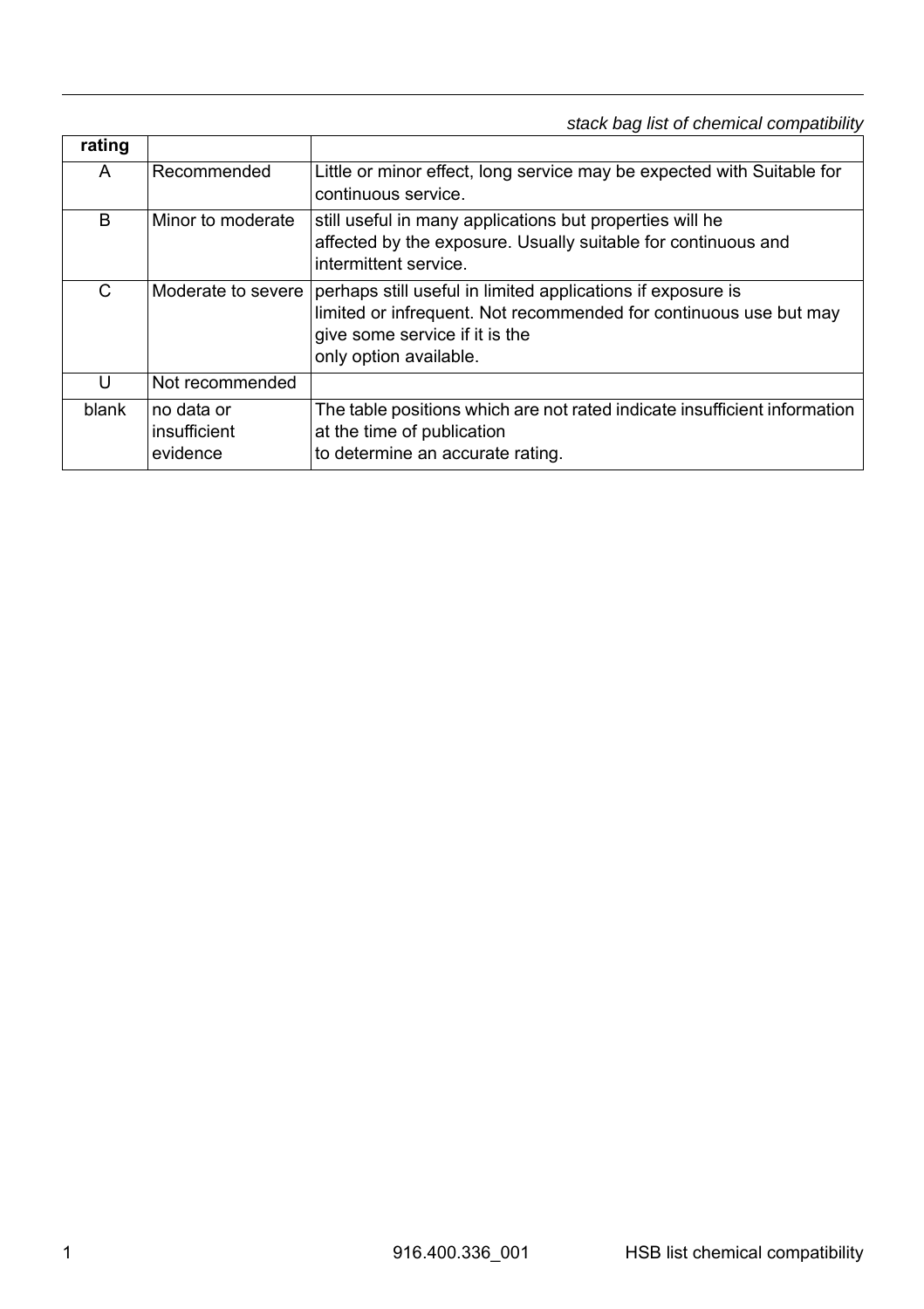| Acetamide B                   | Ammonium Persulfate 10%A       |                               |
|-------------------------------|--------------------------------|-------------------------------|
|                               | Ammonium PhosphateA            | ASTM Oil #3B                  |
| Acetic Acid 30%A              | Ammonium Phosphate,            | ASTM Oil #4U                  |
| Acetic Acid, Hot High Press C |                                |                               |
| Acetic Acid, Glacial U        | Ammonium Phosphate, Dibasic.   | ASTM Reference Fuel BU        |
| Acetic AnhydrideA             | A                              | ASTM Reference Fuel CU        |
|                               | Ammonium Phosphate, Tribasic.  |                               |
| AcetophenoneU                 | A                              | Atlantic Dominion FB          |
| Acetyl AcetoneU               | Ammonium SaltsA                | Aurex 903R MobilB             |
| Acetyl ChlorideU              | Ammonium SulfateA              | Automatic Transmission FluidB |
| AcetyleneB                    | Ammonium SulfideA              | Automotive Brake FluidB       |
| Acetylene TetrabomideB        | Amyl AcetateU                  | R                             |
| AcrylonitrileC                |                                |                               |
|                               |                                | Barium ChlorideA              |
|                               | Amyl ChlorideU                 | Barium Hydroxide A            |
| Aero Safe 2300U               | Amyl ChloranaphthaleneU        | Barium SaltsA                 |
| Aero 2300WU                   | Amyl NaphthaleneU              | Barium SulfateA               |
| Aero Shell IACB               | Anderol L-774 (diester)U       | Barium Sulfide A              |
| Aero Shell 7A GreaseB         | Anderol L-826 (diester)U       |                               |
| Aero Shell 17 GreaseB         | Anderol L-829 (diester)U       |                               |
| Aero Shell 750U               | Ang-25 (Glyceral Ester) B      | Beet Sugar LiquorsA           |
| Aerozene 50 (50% Hydrazine    | Ang-25 (di-ester Base) (TG749) | BenzaldehydeU                 |
| 50%UDMH)U                     | U                              |                               |
| Air Below 148.9°C (300°F)A    | Anhydrous AmmoniaA             | Benzenesulfonic AcidA         |
| Air Above 148.9°C (300°F)U    | Anhydrous HydrazineB           |                               |
| AlkazeneU                     | Anhydrous Hydrogen FluorideU   | BenzochlorideU                |
| Alum-N3Cr-KA                  |                                | Benzoic AcidA                 |
| Aluminium AcetateB            | Anline DyesB                   | BenzophenolU                  |
| Aluminium BromideA            | Anline HydrchlorideU           | Benzyl AlcoholB               |
| Aluminium ChlorideA           | Anline OilsU                   | Benzyl BenzoateU              |
| Aluminium FluorideA           | Animal FatsB                   | Benzyl ChlorideU              |
|                               | Animal Fats (Lard Oil)B        | Black Point 77C               |
| Aluminium PhosphateA          | AN-O-3 Grade MB                | Black Suphate LiquorsA        |
| Aluminium SaltsA              |                                | Blast Furnace GasU            |
|                               |                                | Bleach SolutionsU             |
| Ambrex 33 MobilB              | AN-VV-O-366b Hydr FluidB       |                               |
| Amines, Mixed B               | Ansul EtherU                   | Bordeaux MixtureB             |
| Ammonia Anhydrous (Liquid)A   | Aqua RegiaU                    |                               |
| Ammonia Gas, ColdA            |                                | Boron Fluids (HEF)U           |
| Ammonia Gas, HotB             | Aroclor 1248U                  | Brake Fluid (Non-Petroleum)B  |
| Ammonia & Lithium Metal       | Aroclor 1254U                  | Bray GG-130U                  |
|                               | Aroclor 1260A                  | Brayco 7l9-R(WH-910)B         |
| Ammonium CarbonateA           | Aromatic Fuel 50%U             | Brayco 885 (MIL-L-6085A)U     |
| Ammonium ChlorideA            |                                | Brayco, 910B                  |
| Ammonium Hydroxide            | Arsenic TrichlorideA           |                               |
| (Concentrate) A               |                                |                               |
|                               | Asphalt EmulsionU              | Brom-113U                     |
| Ammonium NitriteA             | Asphalt ToppingB               |                               |
|                               |                                |                               |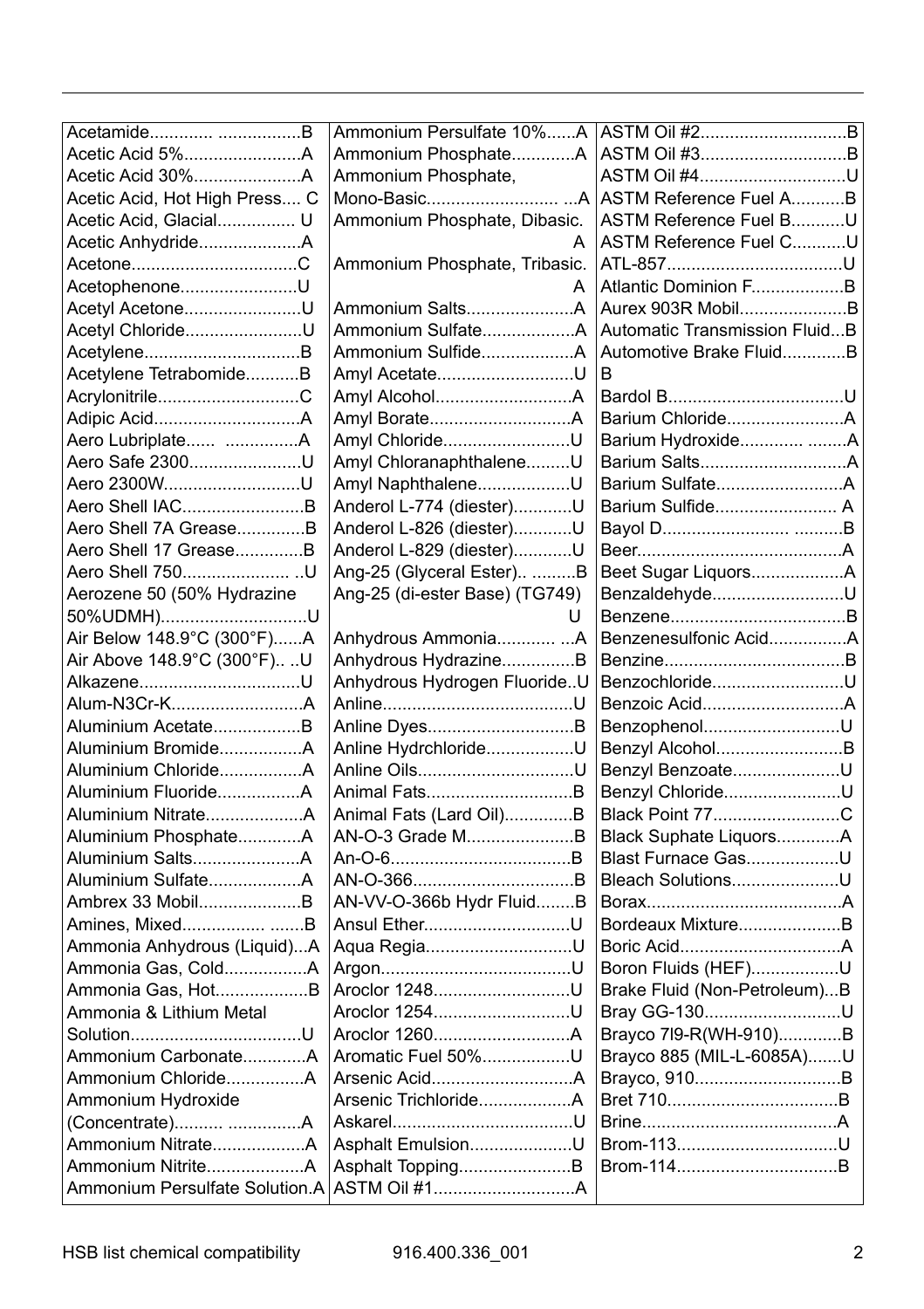| Chlorine, WetC<br>Creosylic AcidU<br>Bromine AnhydrousU<br>Bromine PentafluorideU<br>Chlorine DioxideU<br>Chlorine Dioxide (8% Cl as<br>Bromine TrifluorideU<br>Bromine WaterB<br>NACIO2 in solution)U<br>BromobenzeneU<br>Chlorine TrifluorideU<br>CyclohexaneU<br>Bromochloro TrifluoroethaneU<br>CyclohexanolB<br>ChloroacetoneC<br>P-CymeneU<br>Bunker OilB<br>Chloroacetic AcidU<br>ChlorobenzeneU<br>D<br>Chlorobenzene, (Mono)U<br>Butane 2, 2-DimethylB<br>Chlorobromo MethaneU<br>Butane 2, 3-DimethylB<br>ChlorobutadieneU<br>Delco Brake FluidB<br>Butanol (Butyl Alcohol)A<br>ChlorododecaneU<br>1-Butene, 2-EthylU<br>Detergent SolutionsB<br>O-ChloronaphthaleneU<br>Developing Fluids (Photo)A<br>1-Chloro 1-Nitro EthaneU<br>Butyl AcetateU<br>Butyl Acetate RicinoleateU<br>Chlorosulfonic AcidU<br>DiacetoneU<br>Butyl AcrylateU<br>ChlorotolueneU<br>Diacetone AlcoholU<br>Butyl AmineU<br>O-ChlorphenolU<br>Dibenzyl EtherU<br>Butyl BenzoateU<br>Chrome AlumA<br>Dibenzyl SebacateU<br>Butyl Butyrate<br>. U<br>Chrome Plating SolutionsU<br>Dibromoethyl BenzeneU<br>Butyl Carbitol C<br>Chromic AcidU<br>DibutylamineU<br>Butyl CellosolveU<br>Chromic Oxides 88 Wt %<br>Dibutyl EtherU<br>Butyl Cellosolve AdipateU<br>Aqueous SolutionU<br>Dibutyl PhthalateU<br>Circo Light Process OilB<br>Dibutyl SebacateU<br>O-DichlorobenzeneU<br>Butyl OleateU<br>Butyl StearateU<br>City Service Koolmotor-AP<br>P-DichlorobenzeneU<br>Gear Oil 140-E.P. lubeB<br>Dichloro-ButaneU<br>ButyraldehydeU<br>City Service #65, #120, #250B<br>Dichloro-Isopropyl EtherU<br>Butyric AcidU<br>DicyclohexylamineU<br>Cobalt ChlorideA<br>С<br>Carbon TetrachlorideU<br>Di-Ester Lubricant MIL-L7808U<br>Cod Liver OilB<br>Di-Ester Synthetic LubricantU<br>DiethylamineB<br>CellosolveU<br>Coke Oven GasU<br>Diethyl BenzeneU<br>Cellosolve AcetateU<br>Diethyl EtherU<br>Cellosolve ButylU<br>Diethyl SebacateU<br>Convelex 10U<br>Coolanol (Monsanto)A<br>Diethylene GlycolA<br>Cellulube A60 (Now Fyrquel)U<br>DifluorodibromomethaneU<br>Copper AcetateB<br>Cellolube 90,100,150,220,300,<br>DisobutyleneL<br>Disococtyl SebacateU<br>Cellutherm 2505AU<br>Disopropyl BenzeneU<br>Copper SulfateA<br>Disopropyl KetoneU<br>Cetane (Hexadecane)B<br>China Wood Oil (Tung Oil)A<br>Copper Sulfate 10%A<br>Dimethyl AnilineU<br>Copper Sulfate 50%A<br>Dimethyl FormamideU<br>ChlorodaneC<br>Dimethyl PhthalateU<br>Dinitro TolueneU<br>Dioetyl PhiltalateU<br>Chlorinated Salt BrineU<br>Chlorinated Solvents, Dry  U<br>Dioetyl SehaeateU<br>Chlorinated Solvents, WetU<br>Creosote, Coal TarB<br>916.400.336_001<br><b>HSB</b> list chemical compatibility | BromineU | Chlorine, DryC | Creosote, Wood TarB |
|-------------------------------------------------------------------------------------------------------------------------------------------------------------------------------------------------------------------------------------------------------------------------------------------------------------------------------------------------------------------------------------------------------------------------------------------------------------------------------------------------------------------------------------------------------------------------------------------------------------------------------------------------------------------------------------------------------------------------------------------------------------------------------------------------------------------------------------------------------------------------------------------------------------------------------------------------------------------------------------------------------------------------------------------------------------------------------------------------------------------------------------------------------------------------------------------------------------------------------------------------------------------------------------------------------------------------------------------------------------------------------------------------------------------------------------------------------------------------------------------------------------------------------------------------------------------------------------------------------------------------------------------------------------------------------------------------------------------------------------------------------------------------------------------------------------------------------------------------------------------------------------------------------------------------------------------------------------------------------------------------------------------------------------------------------------------------------------------------------------------------------------------------------------------------------------------------------------------------------------------------------------------------------------------------------------------------------------------------------------------------------------------------------------------------------------------------------------------------------------------------------------------------------------------------------------------------------------------------------------------------------------------------------------------------|----------|----------------|---------------------|
|                                                                                                                                                                                                                                                                                                                                                                                                                                                                                                                                                                                                                                                                                                                                                                                                                                                                                                                                                                                                                                                                                                                                                                                                                                                                                                                                                                                                                                                                                                                                                                                                                                                                                                                                                                                                                                                                                                                                                                                                                                                                                                                                                                                                                                                                                                                                                                                                                                                                                                                                                                                                                                                                         |          |                |                     |
|                                                                                                                                                                                                                                                                                                                                                                                                                                                                                                                                                                                                                                                                                                                                                                                                                                                                                                                                                                                                                                                                                                                                                                                                                                                                                                                                                                                                                                                                                                                                                                                                                                                                                                                                                                                                                                                                                                                                                                                                                                                                                                                                                                                                                                                                                                                                                                                                                                                                                                                                                                                                                                                                         |          |                |                     |
|                                                                                                                                                                                                                                                                                                                                                                                                                                                                                                                                                                                                                                                                                                                                                                                                                                                                                                                                                                                                                                                                                                                                                                                                                                                                                                                                                                                                                                                                                                                                                                                                                                                                                                                                                                                                                                                                                                                                                                                                                                                                                                                                                                                                                                                                                                                                                                                                                                                                                                                                                                                                                                                                         |          |                |                     |
|                                                                                                                                                                                                                                                                                                                                                                                                                                                                                                                                                                                                                                                                                                                                                                                                                                                                                                                                                                                                                                                                                                                                                                                                                                                                                                                                                                                                                                                                                                                                                                                                                                                                                                                                                                                                                                                                                                                                                                                                                                                                                                                                                                                                                                                                                                                                                                                                                                                                                                                                                                                                                                                                         |          |                |                     |
|                                                                                                                                                                                                                                                                                                                                                                                                                                                                                                                                                                                                                                                                                                                                                                                                                                                                                                                                                                                                                                                                                                                                                                                                                                                                                                                                                                                                                                                                                                                                                                                                                                                                                                                                                                                                                                                                                                                                                                                                                                                                                                                                                                                                                                                                                                                                                                                                                                                                                                                                                                                                                                                                         |          |                |                     |
|                                                                                                                                                                                                                                                                                                                                                                                                                                                                                                                                                                                                                                                                                                                                                                                                                                                                                                                                                                                                                                                                                                                                                                                                                                                                                                                                                                                                                                                                                                                                                                                                                                                                                                                                                                                                                                                                                                                                                                                                                                                                                                                                                                                                                                                                                                                                                                                                                                                                                                                                                                                                                                                                         |          |                |                     |
|                                                                                                                                                                                                                                                                                                                                                                                                                                                                                                                                                                                                                                                                                                                                                                                                                                                                                                                                                                                                                                                                                                                                                                                                                                                                                                                                                                                                                                                                                                                                                                                                                                                                                                                                                                                                                                                                                                                                                                                                                                                                                                                                                                                                                                                                                                                                                                                                                                                                                                                                                                                                                                                                         |          |                |                     |
|                                                                                                                                                                                                                                                                                                                                                                                                                                                                                                                                                                                                                                                                                                                                                                                                                                                                                                                                                                                                                                                                                                                                                                                                                                                                                                                                                                                                                                                                                                                                                                                                                                                                                                                                                                                                                                                                                                                                                                                                                                                                                                                                                                                                                                                                                                                                                                                                                                                                                                                                                                                                                                                                         |          |                |                     |
|                                                                                                                                                                                                                                                                                                                                                                                                                                                                                                                                                                                                                                                                                                                                                                                                                                                                                                                                                                                                                                                                                                                                                                                                                                                                                                                                                                                                                                                                                                                                                                                                                                                                                                                                                                                                                                                                                                                                                                                                                                                                                                                                                                                                                                                                                                                                                                                                                                                                                                                                                                                                                                                                         |          |                |                     |
|                                                                                                                                                                                                                                                                                                                                                                                                                                                                                                                                                                                                                                                                                                                                                                                                                                                                                                                                                                                                                                                                                                                                                                                                                                                                                                                                                                                                                                                                                                                                                                                                                                                                                                                                                                                                                                                                                                                                                                                                                                                                                                                                                                                                                                                                                                                                                                                                                                                                                                                                                                                                                                                                         |          |                |                     |
|                                                                                                                                                                                                                                                                                                                                                                                                                                                                                                                                                                                                                                                                                                                                                                                                                                                                                                                                                                                                                                                                                                                                                                                                                                                                                                                                                                                                                                                                                                                                                                                                                                                                                                                                                                                                                                                                                                                                                                                                                                                                                                                                                                                                                                                                                                                                                                                                                                                                                                                                                                                                                                                                         |          |                |                     |
|                                                                                                                                                                                                                                                                                                                                                                                                                                                                                                                                                                                                                                                                                                                                                                                                                                                                                                                                                                                                                                                                                                                                                                                                                                                                                                                                                                                                                                                                                                                                                                                                                                                                                                                                                                                                                                                                                                                                                                                                                                                                                                                                                                                                                                                                                                                                                                                                                                                                                                                                                                                                                                                                         |          |                |                     |
|                                                                                                                                                                                                                                                                                                                                                                                                                                                                                                                                                                                                                                                                                                                                                                                                                                                                                                                                                                                                                                                                                                                                                                                                                                                                                                                                                                                                                                                                                                                                                                                                                                                                                                                                                                                                                                                                                                                                                                                                                                                                                                                                                                                                                                                                                                                                                                                                                                                                                                                                                                                                                                                                         |          |                |                     |
|                                                                                                                                                                                                                                                                                                                                                                                                                                                                                                                                                                                                                                                                                                                                                                                                                                                                                                                                                                                                                                                                                                                                                                                                                                                                                                                                                                                                                                                                                                                                                                                                                                                                                                                                                                                                                                                                                                                                                                                                                                                                                                                                                                                                                                                                                                                                                                                                                                                                                                                                                                                                                                                                         |          |                |                     |
|                                                                                                                                                                                                                                                                                                                                                                                                                                                                                                                                                                                                                                                                                                                                                                                                                                                                                                                                                                                                                                                                                                                                                                                                                                                                                                                                                                                                                                                                                                                                                                                                                                                                                                                                                                                                                                                                                                                                                                                                                                                                                                                                                                                                                                                                                                                                                                                                                                                                                                                                                                                                                                                                         |          |                |                     |
|                                                                                                                                                                                                                                                                                                                                                                                                                                                                                                                                                                                                                                                                                                                                                                                                                                                                                                                                                                                                                                                                                                                                                                                                                                                                                                                                                                                                                                                                                                                                                                                                                                                                                                                                                                                                                                                                                                                                                                                                                                                                                                                                                                                                                                                                                                                                                                                                                                                                                                                                                                                                                                                                         |          |                |                     |
|                                                                                                                                                                                                                                                                                                                                                                                                                                                                                                                                                                                                                                                                                                                                                                                                                                                                                                                                                                                                                                                                                                                                                                                                                                                                                                                                                                                                                                                                                                                                                                                                                                                                                                                                                                                                                                                                                                                                                                                                                                                                                                                                                                                                                                                                                                                                                                                                                                                                                                                                                                                                                                                                         |          |                |                     |
|                                                                                                                                                                                                                                                                                                                                                                                                                                                                                                                                                                                                                                                                                                                                                                                                                                                                                                                                                                                                                                                                                                                                                                                                                                                                                                                                                                                                                                                                                                                                                                                                                                                                                                                                                                                                                                                                                                                                                                                                                                                                                                                                                                                                                                                                                                                                                                                                                                                                                                                                                                                                                                                                         |          |                |                     |
|                                                                                                                                                                                                                                                                                                                                                                                                                                                                                                                                                                                                                                                                                                                                                                                                                                                                                                                                                                                                                                                                                                                                                                                                                                                                                                                                                                                                                                                                                                                                                                                                                                                                                                                                                                                                                                                                                                                                                                                                                                                                                                                                                                                                                                                                                                                                                                                                                                                                                                                                                                                                                                                                         |          |                |                     |
|                                                                                                                                                                                                                                                                                                                                                                                                                                                                                                                                                                                                                                                                                                                                                                                                                                                                                                                                                                                                                                                                                                                                                                                                                                                                                                                                                                                                                                                                                                                                                                                                                                                                                                                                                                                                                                                                                                                                                                                                                                                                                                                                                                                                                                                                                                                                                                                                                                                                                                                                                                                                                                                                         |          |                |                     |
|                                                                                                                                                                                                                                                                                                                                                                                                                                                                                                                                                                                                                                                                                                                                                                                                                                                                                                                                                                                                                                                                                                                                                                                                                                                                                                                                                                                                                                                                                                                                                                                                                                                                                                                                                                                                                                                                                                                                                                                                                                                                                                                                                                                                                                                                                                                                                                                                                                                                                                                                                                                                                                                                         |          |                |                     |
|                                                                                                                                                                                                                                                                                                                                                                                                                                                                                                                                                                                                                                                                                                                                                                                                                                                                                                                                                                                                                                                                                                                                                                                                                                                                                                                                                                                                                                                                                                                                                                                                                                                                                                                                                                                                                                                                                                                                                                                                                                                                                                                                                                                                                                                                                                                                                                                                                                                                                                                                                                                                                                                                         |          |                |                     |
|                                                                                                                                                                                                                                                                                                                                                                                                                                                                                                                                                                                                                                                                                                                                                                                                                                                                                                                                                                                                                                                                                                                                                                                                                                                                                                                                                                                                                                                                                                                                                                                                                                                                                                                                                                                                                                                                                                                                                                                                                                                                                                                                                                                                                                                                                                                                                                                                                                                                                                                                                                                                                                                                         |          |                |                     |
|                                                                                                                                                                                                                                                                                                                                                                                                                                                                                                                                                                                                                                                                                                                                                                                                                                                                                                                                                                                                                                                                                                                                                                                                                                                                                                                                                                                                                                                                                                                                                                                                                                                                                                                                                                                                                                                                                                                                                                                                                                                                                                                                                                                                                                                                                                                                                                                                                                                                                                                                                                                                                                                                         |          |                |                     |
|                                                                                                                                                                                                                                                                                                                                                                                                                                                                                                                                                                                                                                                                                                                                                                                                                                                                                                                                                                                                                                                                                                                                                                                                                                                                                                                                                                                                                                                                                                                                                                                                                                                                                                                                                                                                                                                                                                                                                                                                                                                                                                                                                                                                                                                                                                                                                                                                                                                                                                                                                                                                                                                                         |          |                |                     |
|                                                                                                                                                                                                                                                                                                                                                                                                                                                                                                                                                                                                                                                                                                                                                                                                                                                                                                                                                                                                                                                                                                                                                                                                                                                                                                                                                                                                                                                                                                                                                                                                                                                                                                                                                                                                                                                                                                                                                                                                                                                                                                                                                                                                                                                                                                                                                                                                                                                                                                                                                                                                                                                                         |          |                |                     |
|                                                                                                                                                                                                                                                                                                                                                                                                                                                                                                                                                                                                                                                                                                                                                                                                                                                                                                                                                                                                                                                                                                                                                                                                                                                                                                                                                                                                                                                                                                                                                                                                                                                                                                                                                                                                                                                                                                                                                                                                                                                                                                                                                                                                                                                                                                                                                                                                                                                                                                                                                                                                                                                                         |          |                |                     |
|                                                                                                                                                                                                                                                                                                                                                                                                                                                                                                                                                                                                                                                                                                                                                                                                                                                                                                                                                                                                                                                                                                                                                                                                                                                                                                                                                                                                                                                                                                                                                                                                                                                                                                                                                                                                                                                                                                                                                                                                                                                                                                                                                                                                                                                                                                                                                                                                                                                                                                                                                                                                                                                                         |          |                |                     |
|                                                                                                                                                                                                                                                                                                                                                                                                                                                                                                                                                                                                                                                                                                                                                                                                                                                                                                                                                                                                                                                                                                                                                                                                                                                                                                                                                                                                                                                                                                                                                                                                                                                                                                                                                                                                                                                                                                                                                                                                                                                                                                                                                                                                                                                                                                                                                                                                                                                                                                                                                                                                                                                                         |          |                |                     |
|                                                                                                                                                                                                                                                                                                                                                                                                                                                                                                                                                                                                                                                                                                                                                                                                                                                                                                                                                                                                                                                                                                                                                                                                                                                                                                                                                                                                                                                                                                                                                                                                                                                                                                                                                                                                                                                                                                                                                                                                                                                                                                                                                                                                                                                                                                                                                                                                                                                                                                                                                                                                                                                                         |          |                |                     |
|                                                                                                                                                                                                                                                                                                                                                                                                                                                                                                                                                                                                                                                                                                                                                                                                                                                                                                                                                                                                                                                                                                                                                                                                                                                                                                                                                                                                                                                                                                                                                                                                                                                                                                                                                                                                                                                                                                                                                                                                                                                                                                                                                                                                                                                                                                                                                                                                                                                                                                                                                                                                                                                                         |          |                |                     |
|                                                                                                                                                                                                                                                                                                                                                                                                                                                                                                                                                                                                                                                                                                                                                                                                                                                                                                                                                                                                                                                                                                                                                                                                                                                                                                                                                                                                                                                                                                                                                                                                                                                                                                                                                                                                                                                                                                                                                                                                                                                                                                                                                                                                                                                                                                                                                                                                                                                                                                                                                                                                                                                                         |          |                |                     |
|                                                                                                                                                                                                                                                                                                                                                                                                                                                                                                                                                                                                                                                                                                                                                                                                                                                                                                                                                                                                                                                                                                                                                                                                                                                                                                                                                                                                                                                                                                                                                                                                                                                                                                                                                                                                                                                                                                                                                                                                                                                                                                                                                                                                                                                                                                                                                                                                                                                                                                                                                                                                                                                                         |          |                |                     |
|                                                                                                                                                                                                                                                                                                                                                                                                                                                                                                                                                                                                                                                                                                                                                                                                                                                                                                                                                                                                                                                                                                                                                                                                                                                                                                                                                                                                                                                                                                                                                                                                                                                                                                                                                                                                                                                                                                                                                                                                                                                                                                                                                                                                                                                                                                                                                                                                                                                                                                                                                                                                                                                                         |          |                |                     |
|                                                                                                                                                                                                                                                                                                                                                                                                                                                                                                                                                                                                                                                                                                                                                                                                                                                                                                                                                                                                                                                                                                                                                                                                                                                                                                                                                                                                                                                                                                                                                                                                                                                                                                                                                                                                                                                                                                                                                                                                                                                                                                                                                                                                                                                                                                                                                                                                                                                                                                                                                                                                                                                                         |          |                |                     |
|                                                                                                                                                                                                                                                                                                                                                                                                                                                                                                                                                                                                                                                                                                                                                                                                                                                                                                                                                                                                                                                                                                                                                                                                                                                                                                                                                                                                                                                                                                                                                                                                                                                                                                                                                                                                                                                                                                                                                                                                                                                                                                                                                                                                                                                                                                                                                                                                                                                                                                                                                                                                                                                                         |          |                |                     |
|                                                                                                                                                                                                                                                                                                                                                                                                                                                                                                                                                                                                                                                                                                                                                                                                                                                                                                                                                                                                                                                                                                                                                                                                                                                                                                                                                                                                                                                                                                                                                                                                                                                                                                                                                                                                                                                                                                                                                                                                                                                                                                                                                                                                                                                                                                                                                                                                                                                                                                                                                                                                                                                                         |          |                |                     |
|                                                                                                                                                                                                                                                                                                                                                                                                                                                                                                                                                                                                                                                                                                                                                                                                                                                                                                                                                                                                                                                                                                                                                                                                                                                                                                                                                                                                                                                                                                                                                                                                                                                                                                                                                                                                                                                                                                                                                                                                                                                                                                                                                                                                                                                                                                                                                                                                                                                                                                                                                                                                                                                                         |          |                |                     |
|                                                                                                                                                                                                                                                                                                                                                                                                                                                                                                                                                                                                                                                                                                                                                                                                                                                                                                                                                                                                                                                                                                                                                                                                                                                                                                                                                                                                                                                                                                                                                                                                                                                                                                                                                                                                                                                                                                                                                                                                                                                                                                                                                                                                                                                                                                                                                                                                                                                                                                                                                                                                                                                                         |          |                |                     |
|                                                                                                                                                                                                                                                                                                                                                                                                                                                                                                                                                                                                                                                                                                                                                                                                                                                                                                                                                                                                                                                                                                                                                                                                                                                                                                                                                                                                                                                                                                                                                                                                                                                                                                                                                                                                                                                                                                                                                                                                                                                                                                                                                                                                                                                                                                                                                                                                                                                                                                                                                                                                                                                                         |          |                |                     |
|                                                                                                                                                                                                                                                                                                                                                                                                                                                                                                                                                                                                                                                                                                                                                                                                                                                                                                                                                                                                                                                                                                                                                                                                                                                                                                                                                                                                                                                                                                                                                                                                                                                                                                                                                                                                                                                                                                                                                                                                                                                                                                                                                                                                                                                                                                                                                                                                                                                                                                                                                                                                                                                                         |          |                |                     |
|                                                                                                                                                                                                                                                                                                                                                                                                                                                                                                                                                                                                                                                                                                                                                                                                                                                                                                                                                                                                                                                                                                                                                                                                                                                                                                                                                                                                                                                                                                                                                                                                                                                                                                                                                                                                                                                                                                                                                                                                                                                                                                                                                                                                                                                                                                                                                                                                                                                                                                                                                                                                                                                                         |          |                |                     |
|                                                                                                                                                                                                                                                                                                                                                                                                                                                                                                                                                                                                                                                                                                                                                                                                                                                                                                                                                                                                                                                                                                                                                                                                                                                                                                                                                                                                                                                                                                                                                                                                                                                                                                                                                                                                                                                                                                                                                                                                                                                                                                                                                                                                                                                                                                                                                                                                                                                                                                                                                                                                                                                                         |          |                |                     |
|                                                                                                                                                                                                                                                                                                                                                                                                                                                                                                                                                                                                                                                                                                                                                                                                                                                                                                                                                                                                                                                                                                                                                                                                                                                                                                                                                                                                                                                                                                                                                                                                                                                                                                                                                                                                                                                                                                                                                                                                                                                                                                                                                                                                                                                                                                                                                                                                                                                                                                                                                                                                                                                                         |          |                |                     |
|                                                                                                                                                                                                                                                                                                                                                                                                                                                                                                                                                                                                                                                                                                                                                                                                                                                                                                                                                                                                                                                                                                                                                                                                                                                                                                                                                                                                                                                                                                                                                                                                                                                                                                                                                                                                                                                                                                                                                                                                                                                                                                                                                                                                                                                                                                                                                                                                                                                                                                                                                                                                                                                                         |          |                |                     |
|                                                                                                                                                                                                                                                                                                                                                                                                                                                                                                                                                                                                                                                                                                                                                                                                                                                                                                                                                                                                                                                                                                                                                                                                                                                                                                                                                                                                                                                                                                                                                                                                                                                                                                                                                                                                                                                                                                                                                                                                                                                                                                                                                                                                                                                                                                                                                                                                                                                                                                                                                                                                                                                                         |          |                |                     |
|                                                                                                                                                                                                                                                                                                                                                                                                                                                                                                                                                                                                                                                                                                                                                                                                                                                                                                                                                                                                                                                                                                                                                                                                                                                                                                                                                                                                                                                                                                                                                                                                                                                                                                                                                                                                                                                                                                                                                                                                                                                                                                                                                                                                                                                                                                                                                                                                                                                                                                                                                                                                                                                                         |          |                |                     |
|                                                                                                                                                                                                                                                                                                                                                                                                                                                                                                                                                                                                                                                                                                                                                                                                                                                                                                                                                                                                                                                                                                                                                                                                                                                                                                                                                                                                                                                                                                                                                                                                                                                                                                                                                                                                                                                                                                                                                                                                                                                                                                                                                                                                                                                                                                                                                                                                                                                                                                                                                                                                                                                                         |          |                |                     |
|                                                                                                                                                                                                                                                                                                                                                                                                                                                                                                                                                                                                                                                                                                                                                                                                                                                                                                                                                                                                                                                                                                                                                                                                                                                                                                                                                                                                                                                                                                                                                                                                                                                                                                                                                                                                                                                                                                                                                                                                                                                                                                                                                                                                                                                                                                                                                                                                                                                                                                                                                                                                                                                                         |          |                |                     |
|                                                                                                                                                                                                                                                                                                                                                                                                                                                                                                                                                                                                                                                                                                                                                                                                                                                                                                                                                                                                                                                                                                                                                                                                                                                                                                                                                                                                                                                                                                                                                                                                                                                                                                                                                                                                                                                                                                                                                                                                                                                                                                                                                                                                                                                                                                                                                                                                                                                                                                                                                                                                                                                                         |          |                |                     |
|                                                                                                                                                                                                                                                                                                                                                                                                                                                                                                                                                                                                                                                                                                                                                                                                                                                                                                                                                                                                                                                                                                                                                                                                                                                                                                                                                                                                                                                                                                                                                                                                                                                                                                                                                                                                                                                                                                                                                                                                                                                                                                                                                                                                                                                                                                                                                                                                                                                                                                                                                                                                                                                                         |          |                |                     |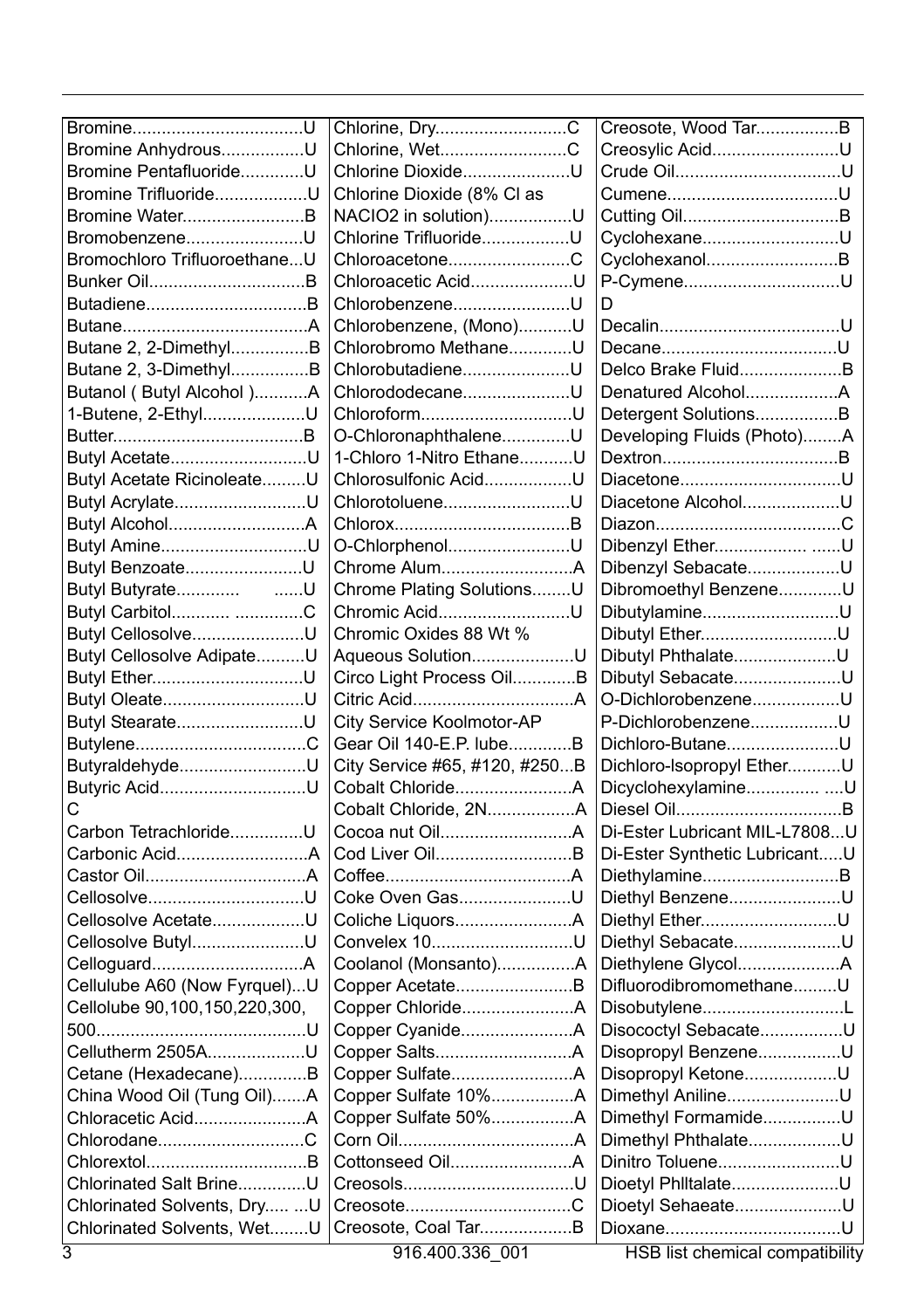|                                | Ethyl Acetate-Organic EsterU  |                                  |
|--------------------------------|-------------------------------|----------------------------------|
| DipenteneU                     | Ethyl AcetoacetateU           |                                  |
|                                | Ethyl AcrylateU               |                                  |
| Diphenyl OxidesU               | Ethyl Acrylic AcidB           | Freon, 12 and ASTM Oil #2        |
| Dow Chemical 50-4B             |                               | (50/50 Mixture)B                 |
| Dow Chemical ET378U            | Ethyl BenzeneU                | Freon, 12 and Suniso 4G -        |
| Dow Chemical ET588B            | Ethyl BenzoateU               |                                  |
|                                |                               | (50/50 Mixture)B                 |
|                                | Ethyl BromideU                |                                  |
|                                | Ethyl CellosolveU             |                                  |
|                                | Ethyl CelluloseB              |                                  |
|                                | Ethyl ChlorocarbonateU        |                                  |
|                                | Ethyl ChloroformateU          |                                  |
|                                | Ethyl CyclopentaneC           | Freon, 22 and ASTM Oil (50/50)   |
|                                |                               |                                  |
| Dow Corning-200A               |                               |                                  |
| Dow Corning-220A               |                               |                                  |
|                                | Ethyl MercaptanC              |                                  |
|                                | Ethyl OxalateU                |                                  |
|                                | Ethyl PentachlorobenzeneU     |                                  |
|                                |                               |                                  |
|                                |                               |                                  |
|                                | Ethylene ChlorideU            |                                  |
|                                | Ehtylene ChlorohydrinB        |                                  |
|                                |                               |                                  |
|                                | Ethylene DibromideU           |                                  |
| Dow Corning-XF60A              | Ethylene DichlorideU          |                                  |
|                                |                               |                                  |
| Dowtherm OilU                  | Ethylene OxideU               |                                  |
| Dowtherm A or EU               | Ethylene TrichlorideU         |                                  |
| Dowtherm 209, 50% SolutionB    | Ethylmorpholene Stannous      |                                  |
| Drinking WaterB                | Octoate (50/50 Mixture)F      |                                  |
| Dry Cleaning FluidsU           | F-60 Fluid (Dow Corning)A     |                                  |
| DTE Light OilB                 | F-61 Fluid (Dow Corning)A     |                                  |
| E                              |                               |                                  |
| Elco 28-EP LubricantC          | <b>FC-43</b>                  | Freon, T-WD602B                  |
| EpichlorohydrinU               | HeptacosofluorotributylamineA |                                  |
|                                | FC75 FluorocarbonA            |                                  |
| Esam-6 FluidB                  |                               |                                  |
| Esso Fuel 208B                 |                               | Fuel Oil,#6U                     |
| Esso Golden GasolineU          |                               |                                  |
| Esso Motor OilC                |                               | Fuming Sulphuric Acid - (20/25%) |
| <b>Esso Transmission Fluid</b> |                               |                                  |
|                                |                               |                                  |
| Esso WS3812 (MIL-L-7808A). .U  | Fluorine (Liquid)C            | Furan (Furfuran)U                |
|                                | FluorobenzeneU                |                                  |
| Esstic 42,43B                  |                               | FurfuraldehydeB                  |
|                                |                               | Furfaryl AlcoholU                |
|                                | Fluorinated Cyclic EstersU    | Furyl CarbinolU                  |
| Ethanol AmineB                 |                               | Fryquel A60U                     |
|                                | FormaldehydeC                 | Fryguel 90, 100, 150, 220, 300,  |
|                                |                               |                                  |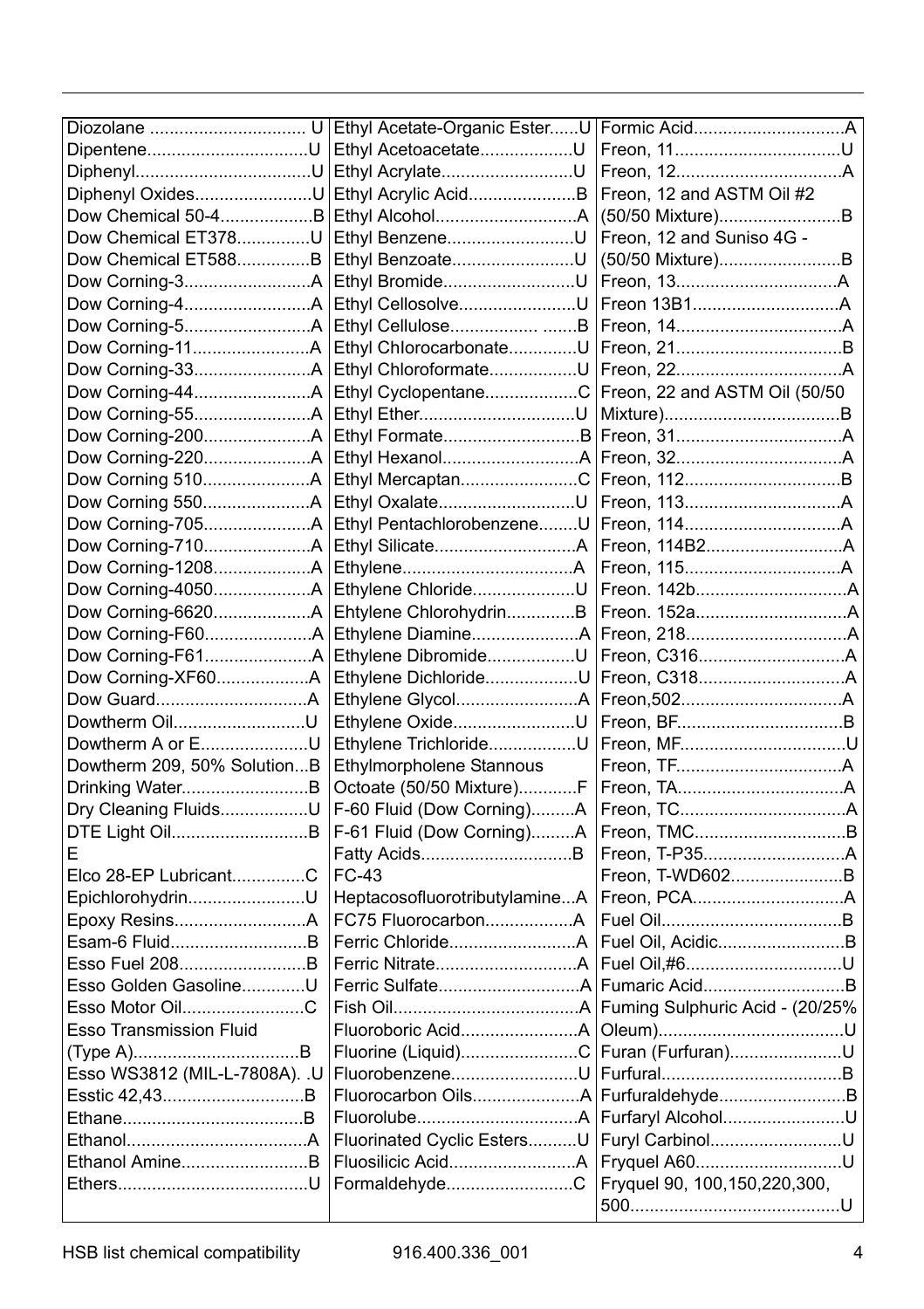| G                                | Hydrocarbons (Saturated)B                                 | Isopropyl AcetateU                        |
|----------------------------------|-----------------------------------------------------------|-------------------------------------------|
|                                  | Hydrochloric Acid Hot 37%U                                |                                           |
|                                  | Hydrochloric Acid Cold 37%B                               | Isopropyl ChlorideU                       |
|                                  | Hydrochloric Acid 3 MolarC                                | Isopropyl EtherU                          |
| Girling Brake FluidB             | Hydrochloric Acid                                         | ۱.                                        |
| Glacial Acetic AcidU             | ConcentratedU                                             | JP-3 (MIL-J-5624)U                        |
|                                  | Hydrocyanic AcidB                                         | JP-4 (MIL-J-5624)U                        |
|                                  | Hydro-Drive, MIH-50                                       | JP-5 (MIL-J-5624)U                        |
| Glue (Depending on Type)A        |                                                           |                                           |
| Glycerine-GlycerolA              | Hydro-Drive, MIH-10                                       | JPX (MIL-F-25604)B                        |
|                                  | (Petroleum Base)B                                         | κ                                         |
| Green Suphate LiquorB            | Hydrofluoric Acid,                                        | Kel F Liquids KeroseneC                   |
| Gulfcrown GreaseB                | 65% Max.ColdA                                             | Keystone #87HX-GreaseU                    |
| Gulf Endurance OilsB             | Hydrofluoric Acid,                                        |                                           |
| Gulf FR Fluids (Emulsion)B       |                                                           |                                           |
|                                  | Hydrofluoric Acid,                                        |                                           |
| Gulf FRP-FluidsU                 | 65% Max.HotC                                              | Lactic Acid, HotU                         |
| Gulf Harmony OilsB               | Hydrofluoric Acid,                                        |                                           |
| Gulf High Temperature Grease.B   | 65% Min.HotU                                              | Lacquer SolventsU                         |
| Gulf Legion OilsB                | Hydrofluosilicic AcidB                                    |                                           |
| Gulf Paramount OilsB             |                                                           |                                           |
| Gulf Security OilsB              |                                                           |                                           |
| н                                | Hydrogen Peroxide (1)B Lead AcetateB                      |                                           |
|                                  |                                                           |                                           |
|                                  |                                                           |                                           |
|                                  |                                                           | Hydrogen Sulfide Dry, HotB Lehigh X1169B  |
| HEF-2 (High Energy Fuel)U        |                                                           | Hydrogen Sulfide Wet, ColdA Lehigh X1170B |
|                                  | Hydrogen Sulfide Wet, HotB                                | Light GreaseU                             |
|                                  | Hydrolube-Water/                                          | Ligroin (Petroleum Ether or               |
| N-HexaldehydeA                   | Ethylene GlycolB                                          |                                           |
|                                  | HydroquinoneU                                             |                                           |
|                                  |                                                           |                                           |
|                                  |                                                           | Lindol, Hydraulic Fluid                   |
| High Viscosity Lubricant, U4B    |                                                           | (Phosphate Ester Type)U                   |
| High Viscosity Lubricant, H2B    |                                                           | Linoleic AcidU                            |
| Hilo MS #1U                      |                                                           |                                           |
| Houghto-Safe 271 (Water and      | Hypochlorous AcidU                                        | Liquid OxygenU                            |
|                                  |                                                           | Liquid Petroleum Gas (LPG)B               |
| Houghto-Safe 620                 |                                                           |                                           |
|                                  |                                                           |                                           |
| Houghto-Safe 1010,               |                                                           |                                           |
| Phosphate EsterU                 |                                                           |                                           |
| Houghto-Safe 1120,               |                                                           | Lubricating Oils, SAE 10,20,              |
| Phosphate EsterU                 | lodine PentafluorideU                                     |                                           |
| Houghto-Safe 5040                |                                                           |                                           |
| (Water/Oil Emulsion)B            | Iso-Butyl N-ButyrateU                                     | M                                         |
| Hydraulic Oil (Petroleum Base).B |                                                           | Magnesium ChlorideA                       |
| HydrazineH                       |                                                           | Magnesium HydroxideB                      |
| ydrobromic AcidU                 | Isophorone (Ketone)U                                      |                                           |
|                                  | Hydrobromic Acid 40%B   IsopropanolA   Magnesium SulfiteA |                                           |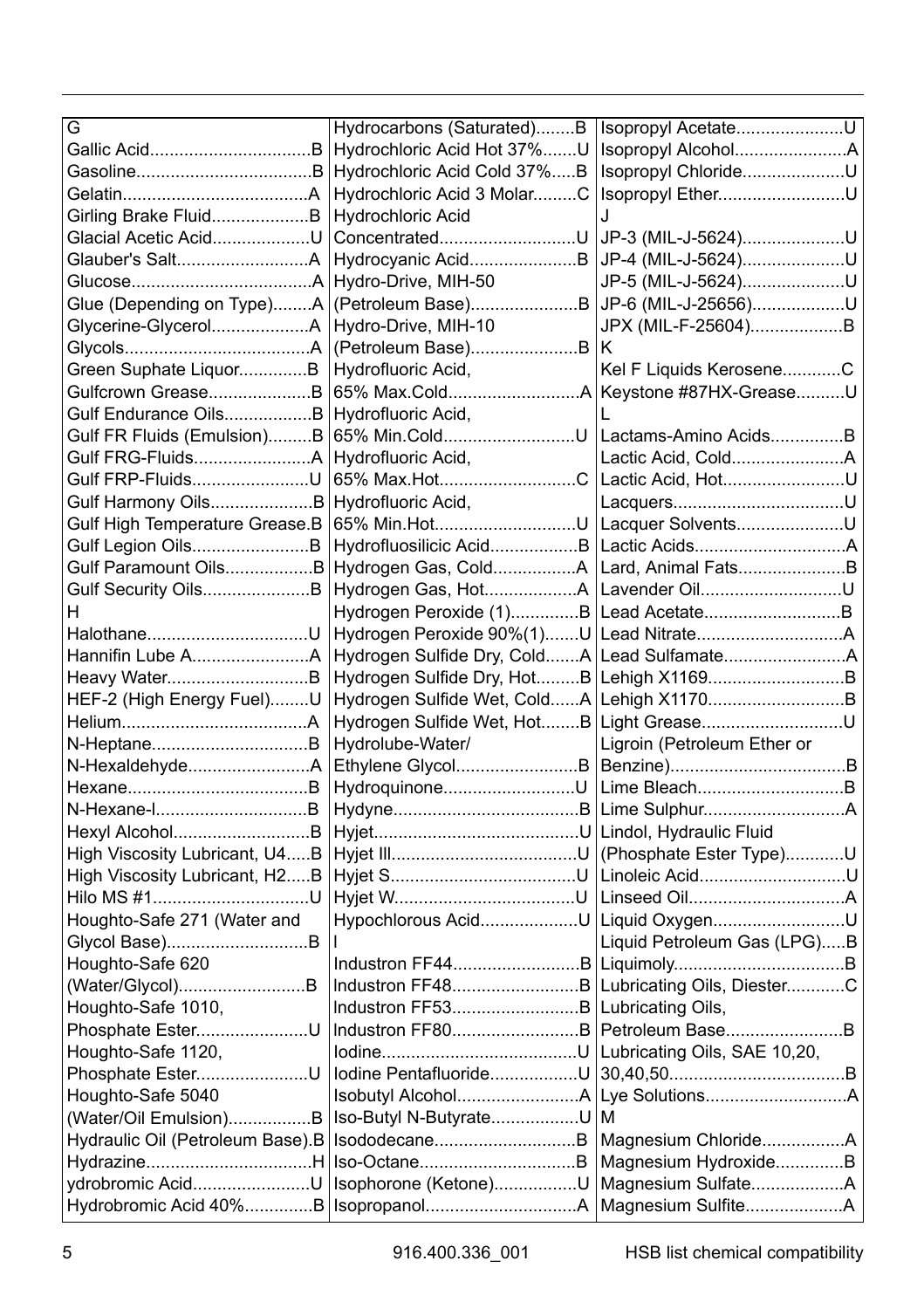|                                 | MIL-F-25172C       | MIL-L-2105BA                |  |
|---------------------------------|--------------------|-----------------------------|--|
|                                 | MIL-F-25524AC      | MIL-L-3150AB                |  |
| Maleic AcidU                    | MIL-F-25558BB      |                             |  |
| MCS 312U                        | MIL-F-25576CC      | MIL-L-3545BB                |  |
|                                 | MIL-F-25656BU      |                             |  |
|                                 | MIL-G-5572U        | MIL-L-6081CB                |  |
| Mercuric ChlorideA MIL-G-7118AC |                    | MIL-L-6082CB                |  |
|                                 | MIL-G-7187U        | MIL-L-6085AU                |  |
|                                 |                    |                             |  |
| Mesityl Oxide (Ketone)U         | MIL-G-7711AU       |                             |  |
|                                 | MIL-G-10924BU      |                             |  |
|                                 | MIL-G-15793C       | MIL-L-7808FU                |  |
| Methyl AcetateB                 |                    | MIL-L-7870AB                |  |
| Methyl AcetoacetateU            | MIL-G-21568AA      |                             |  |
| Methyl Acrylic AcidB            | MIL-G-23827AC      |                             |  |
|                                 | MIL-G-25013DB      | MIL-L-9236BU                |  |
| Methyl BenzoateU                | MIL-G-25537AB      | MIL-L-10324AB               |  |
| Methyl BromideU                 | MIL-G-25760AC      | MIL-L-11734BC               |  |
| Methyl Butyl KetoneU            |                    | MIL-L-10295AB               |  |
| Methyl CarbonateU               | MIL-G-27617        |                             |  |
| Methyl CellosolveB              |                    |                             |  |
| Methyl ChlorideU                | MIL-G-3278U        | MIL-L-15017B                |  |
| Methyl ChloroformateU           | MIL-G-4343BB       | MIL-L-15018BA               |  |
| Methyl D-BromideU               | MIL-H-5559AB       |                             |  |
| Methyl CyclopentaneU            | MIL-H-5606BB       | MIL-L-15719AB               |  |
| Methylene ChlorideU             | MIL-H-6083CB       | MIL-L-16958AB               |  |
| Methyl DichlorideU              |                    | MIL-L-17331DB               |  |
| Methyl EtherC                   |                    | MIL-L-17353AC               |  |
| Methyl Ethyl Keton (MEK)U       | MIL-H-8446BB       |                             |  |
| Methyl Ethyl Ketone PeroxideU   | MIL-H-13862B       | MIL-L-18486AA               |  |
| Methyl FormateB                 | MIL-H-13866AB      | MIL-L-19701C                |  |
| Methyl Isobutyl Ketone (MIBK).U | MIL-H-13910BB      |                             |  |
| Methyl Isopropyl KetoneU        | MIL-H-13919AB      |                             |  |
| Methyl MethacrylateU            | MIL-H-19457BU      | MIL-L-23699AC               |  |
| Methyl OleateU                  | MIL-H-22072B       | MIL-L-25336BC               |  |
| Methyl SalicylateU              | MIL-H-22251B       | MIL-L-25681CB               |  |
|                                 | MIL-H-25598B       | MIL-L-25968C                |  |
| MIL-A-8243BB                    | MIL-H-27601AB      |                             |  |
| MIL-C-5545AB                    | MIL-H-46001AA      |                             |  |
| MIL-C-4339CU                    |                    | MIL-L-46000AC               |  |
| MIL-C-6529CB                    | MIL-H-81019BB      |                             |  |
| MIL-C-8188CU                    |                    | MIL-O-11773C                |  |
|                                 |                    | MIL-P-12098B                |  |
|                                 | MIL-I-27686DB      | MIL-P-27402B                |  |
| MIL-F-7024AU                    | MIL-J-5161FU       | MIL-P-46064AB               |  |
|                                 | MIL-J-5624G, JP-3U | MIL-S-3136B, Type I FuelB   |  |
| MIL-F-19605C                    | MIL-J-5624G, JP-4U | MIL-S-3136B, Type II FuelU  |  |
|                                 | MIL-J-5624. JP-5U  | MIL-S-3136B, Type III FuelU |  |
| MIL-F-16884C                    | MIL-L-644BC        | MIL-S-3136B, Type IVA       |  |
|                                 |                    | MIL-S-3136B, Type VB        |  |
|                                 |                    |                             |  |

HSB list chemical compatibility  $916.400.336\_001$  6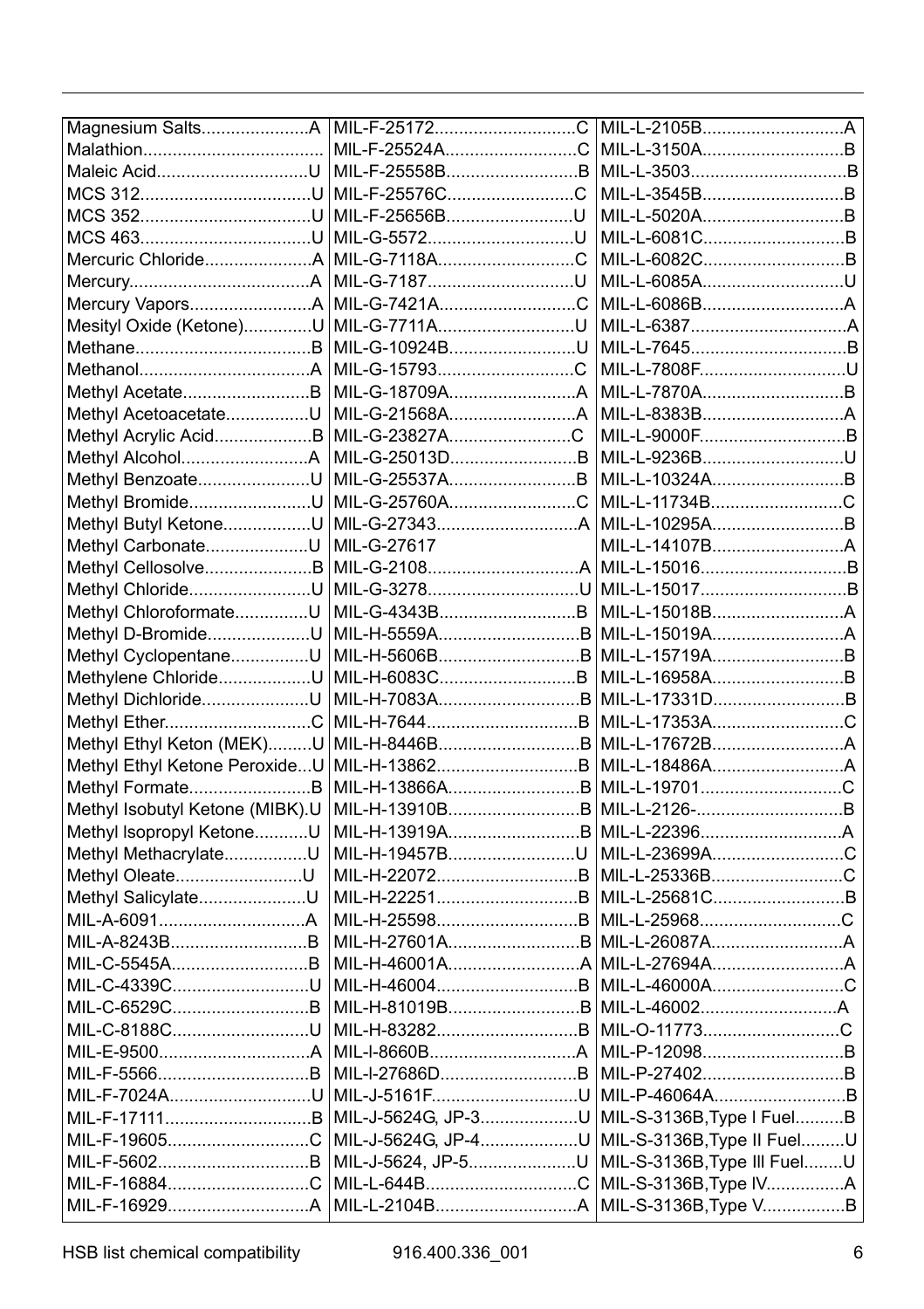| MIL-S-3136B, Type VIU          |                               | Phenol, 70%/30% H2OU          |
|--------------------------------|-------------------------------|-------------------------------|
| MIL-S-3136B, Type VIIC         | NitroethaneC                  | Phenol, 85%/15% H2OU          |
|                                |                               | PhenylbenzeneU                |
| MIL-T-9188BU                   | Nitrogen(Tetroxide(N2O4)(1))U | Phenyl Ethyl EtherU           |
|                                | NitromethaneC                 | Phenyl HydrazineU             |
|                                | NitropropaneU                 |                               |
| Mobil 24 DTEB                  | Ω                             | Phosphoric Acid 20%B          |
|                                |                               | Phosphoric Acid 45%B          |
| Mobil Delvac 1100, 1110, 1120. | O-T-6324bU                    | Phosphoric Acid, 3 MolarC     |
|                                | Octachloro tolueneU           | Phosphoric Acid,              |
|                                |                               | Concentrated.U                |
| Mobil Velocite CB              | N-OctaneU                     | Phosphorous Trichloride AcidU |
| Mobilgas WA200, Type           |                               | Pickling SolutionU            |
| Automatic                      |                               | Picric Acid, H2O SolutionB    |
| Trans. FluidB                  | Oleum (Fuming Sulfuric Acid)U | Picric Acid, MoltenU          |
| Mobil Oil SAE 20B              | Oleum SpiritsC                |                               |
| Mobiltherm 600B                |                               |                               |
|                                |                               |                               |
| Mono BromobenzeneU             |                               | Plating Solutions, ChromeU    |
| Mono ChlorobenzeneU            | Orthochloro Ethyl BenzeneU    | Plating Solutions, Others     |
| Mono EthanolamineU             | Ortho-DichlorobenzeneU        | Pneumatic ServiceA            |
| Monomethyl AnilineU            | OS 45 Type III(OS45)A         | Polyvinyl Acetate AmulsionB   |
|                                | OS 45 Type IV(OS45-1)A        | Potassium AcetateB            |
| Monmethyl HydrazineB           |                               |                               |
| Monoitroluene & Dinitrotoluene |                               | Potassium Cupro CyanideA      |
| (40/60 Mix.)U                  |                               | Potassium CyanideA            |
| Monovinyl AcetyleneB           | Oxygen, Cold 93°C - 204°C     | Potassium DichromateA         |
| Mopar Brake FluidB             | (200°F - 400°F)U              | Potassium HydroxideA          |
|                                |                               |                               |
| N                              | Þ                             |                               |
|                                |                               |                               |
|                                |                               |                               |
| Napthalenic AcidU              | Paint Thinner. DucoU          |                               |
|                                | Palmitic AcidB                | PRL-High Temp. Hydr. OilB     |
| Neatsfoot OilU                 | Para-dichlorobenzeneU         | Producer GasB                 |
|                                | Par-al-KetoneU                |                               |
| Neville AcidU                  |                               | Propane PropionitrileB        |
| Nickel AcetateB                |                               | Propyl AcetateU               |
| Nickel ChlorideB               | Pentane, 2 MethylB            | N-Propyl AcetoneU             |
|                                | Pentane, 2-4 DimethylB        |                               |
|                                | Pentane, 3 MethylB            | Propyl NitrateU               |
|                                |                               | Propylene OxideU              |
| Nitric Acid (1) 3 MolarU       | Perchloric AcidB              | Pyranol, Transformer OilB     |
| Nitric Acid (1) ConcentratedU  | PerchloroethyleneU            |                               |
| Nitric Acid DiluteB            | Petroleum Oil, CrudeB         | Pydraul, 10E, 29ELTU          |
| Nitric Acid (1) Red fuming     | Petroleum Oil, Below 121.1°C  | Pydraul, 30E, 50E, 65E, 90EU  |
|                                |                               | Pydraul, 115EU                |
| Nitric Acid (1) Inhibited, Red | Petroleum Oil, Above 121.1°C  | Pydraul, 230E, 312C, 540CU    |
| fuming (IRFNA)U                |                               | Pyridine OilU                 |
| NitrobenzeneU                  |                               | Pyrogard, C, DB               |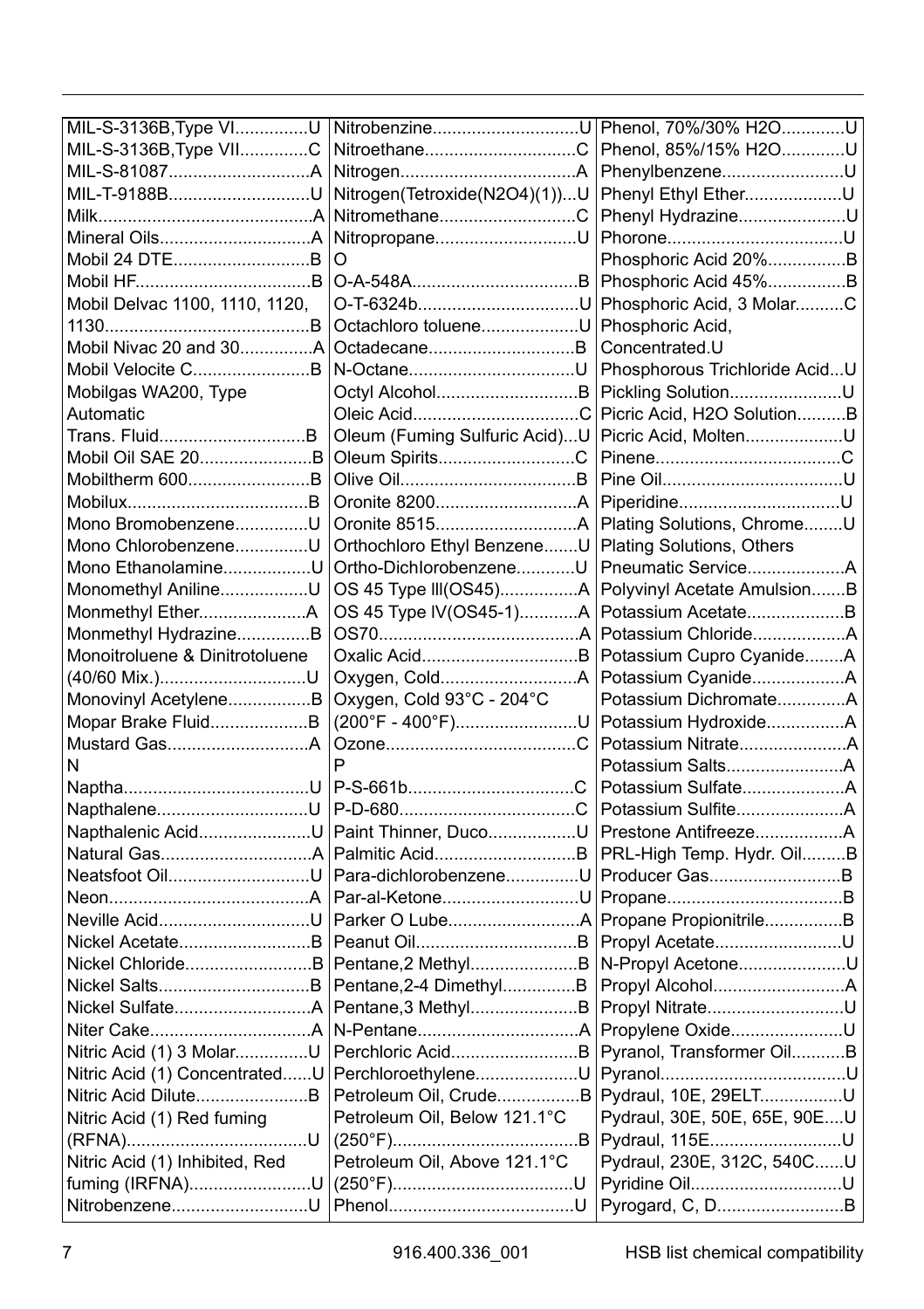| Pyrolingneous AcidU               | Sodium MetaphosphateB           | Sunoco All Purpose GreaseB      |
|-----------------------------------|---------------------------------|---------------------------------|
| PyrolubeU                         | Sodium NitrateB                 | Sunsafe(Fire Resist Hydr.Fluid) |
|                                   | Sodium PerborateB               | R                               |
| R                                 | Sodium PeroxideB                | Super Shell GasB                |
| RadiationC                        | Sodium Phosphate (Mono)B        | Swan Finch EP LubeU             |
| Rapeseed OilB                     | Sodium Phosphate (Dibasic)A     | Swan Finch Hypoid-90B           |
| Red Oil (MIL-H-5606)B             | Sodium Phosphate (Tribasic)B    | т                               |
| Red Line 100 OilB                 | Sodium SaltsB                   |                                 |
| RJ-1(MIL-F-25558)B                | Sodium SilicateA                |                                 |
| RP-1(MIL-R-25576)B                |                                 |                                 |
|                                   | Sodium SulfideA                 | TT-S-735, Type 1B               |
| Sal AmmoniacA                     |                                 | TT-S-735, Type IIC              |
| Salicylic AcidC                   | Sodium ThiosulfateA             | TT-S-735, Type IIIC             |
| Salt WaterA                       | Sovasol #1, 2 and 3B            | TT-S-735, Type IVA              |
| Santo Sale 300U                   |                                 | TT-S-735, Type VB               |
|                                   |                                 | TT-S-735, Type VIB              |
| Shell Alvania Grease #2B          |                                 | TTT-656bU                       |
| Shell Carnea 19 and 29U           |                                 | Tannic AcidB                    |
|                                   | SR-10 FuelU                     | Tannic Acid 10%A                |
| Shell Iris 905A                   | Standard Oil Mobilube GX90-EP   | Tar BituminousC                 |
| Shell Iris 3XF Mine Fluid (Fire   |                                 | Tanaric AcidA                   |
| Resist Hydr)B                     | Stannic ChlorideB               | TerpineolU                      |
| Shell Iris Tellus #27, Pet. BaseB | Stannic Chloride 50%U           | Tertiary Butyl AlcoholB         |
| Shell Iris Tellus #33B            |                                 | Tertiary Butyl Catechol B       |
| Shell Iris UMF (5% Aromatic)B     |                                 | Tertiary Butyl MercaptanU       |
| Shell Lo Hydrax 27 and 20B        | Steam, Below 176.7°C (350°F).U  | TetrabromomethaneU              |
| Shell Macoma 72B                  | Steam, Above 176.7°C (350°F).U  | Tetrabutyl TitanateB            |
| Silicate EstersA                  |                                 | TetrachloroethyleneU            |
| Silicone GreasesA                 | Stoddard SolventC               | Tetraethyl LeadC                |
| Silicone OilsA                    |                                 | Tetraethyl Lead "Blend"U        |
| Silver NitrateA                   | Styrene (Monomer)U              | TetrahydrofuranU                |
| Sinclair Opaline CS-EP Lube .B    |                                 |                                 |
| Skelly, Solvent B, C, EU          | Sulfite LiquorsB                | Texaco 3450 Gear OilU           |
| Skydrol 500U                      |                                 | Texaco Capella A and AA B       |
| Skydrol 7000U                     | Sulfur ChlorideU                | Texaco Meropa #3B               |
| Soap SolutionsA                   | Sulfur Dioxide, WetB            | Texaco Regal B U                |
| Socony Vacuum AMV AC781           | Sulfur Dioxide, DryU            | Texaco Uni-Temp GreaseB         |
|                                   | Sulfur Dioxide, Liquefied under | Texamatic "A" Transmission      |
| Socony Vacuum PD959BB             |                                 | Oil B                           |
|                                   |                                 | Texamatic 1581 FluidB           |
| Sodium AcetateB                   | Sulfur LiquorsB                 | Texamatic 3401 FluidB           |
| Sodium Bicarbonate (Baking        | Sulfur MoltenC                  | Texamatic 3525 FluidB           |
|                                   | Sulfur TrioxideU                | Texamatic 3528 FluidB           |
| Sodium BisulfiteA                 | Sulfuric Acid DiluteB           | Texas 1500 OilB                 |
| Sodium BorateA                    | Sulfuric Acid ConcentratedU     | Thiokol TP-908B                 |
| Sodium Carbonate (Soda Ash).A     | Sulfuric Acid 20% OleumU        | Thiokol TP-95B                  |
| Sodium ChlorideA                  | Sulfuric Acid 3 MolarC          | Thionyl ChlorideU               |
| Sodium CyanideA                   | Sulfurous AcidB                 | Tidewater Oil-BeedolB           |
| Sodium HydroxideB                 |                                 | Tidewater Oil-Multigear 140, EP |
| Sodium HypochloriteB              | Sunoco #3661B                   |                                 |

HSB list chemical compatibility  $916.400.336\_001$  8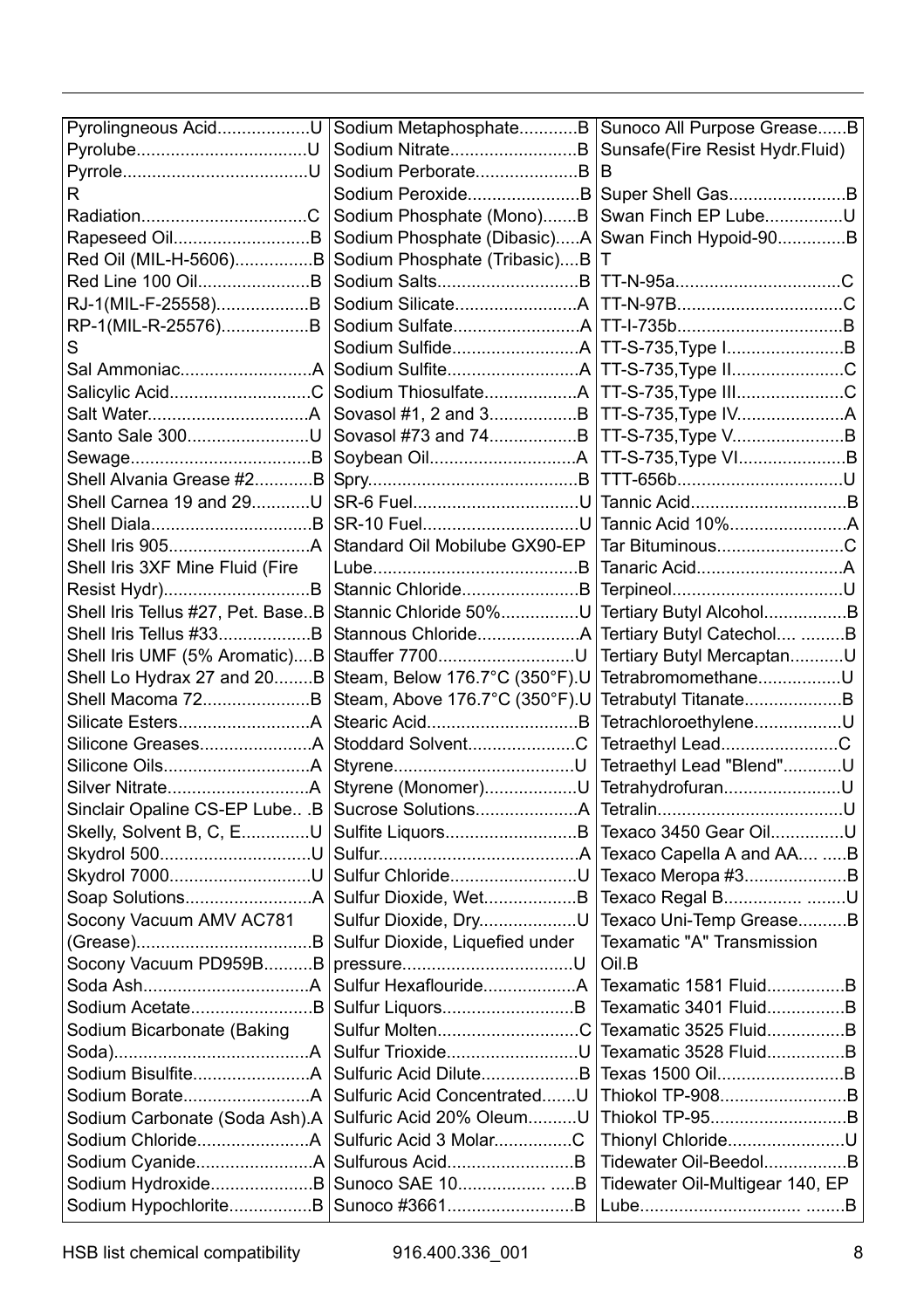| Titanium TetrachlorideU                        | V                               |  |
|------------------------------------------------|---------------------------------|--|
|                                                |                                 |  |
|                                                |                                 |  |
| Transformer OilB<br>Transmission Fluid Type AB |                                 |  |
|                                                |                                 |  |
| Triayl PhosphateU                              |                                 |  |
| Tributoxyethyl PhosphateU                      |                                 |  |
| Tributyl MercaptanU                            |                                 |  |
| Tributyl PhosphateU                            |                                 |  |
| Trichloroacetic AcidU                          |                                 |  |
| TrichloroethaneU                               |                                 |  |
| TrichloroethyleneU                             | VV-L-825a, Type IIA             |  |
| Tricresyl PhosphateB                           | VV-L-825a, Type IIIB            |  |
| Triethanol AmineU                              |                                 |  |
| Triethyl AluminumU                             |                                 |  |
| Triethyl BoraneU                               |                                 |  |
| TriflouroethaneU                               |                                 |  |
| TrinitrotolueneA                               | Vegetable OilC                  |  |
| Trioctyl PhosphateU                            |                                 |  |
| Tripoly PhosphateB                             |                                 |  |
| Tung Oil (China Wood Oil) B                    | Vinyl ChlorideU                 |  |
| Turbine OilU                                   | W                               |  |
| Turbine Oil #15 (MIL-L-7808A).U                | Wagner 21B Brake Fluid B        |  |
| Turbine Oil #35B                               |                                 |  |
| TurpentineU                                    |                                 |  |
| Type I, Fuel (MIL-S-3136)B                     | Whiskey and WinesA              |  |
| Type II Fuel (MIL-S-3136) U                    | White Pine TarU                 |  |
| Type III Fuel (MIL-S-3136)U                    |                                 |  |
| U                                              | Wolmar SaltB                    |  |
| Ucon Hydrolube J-4B                            |                                 |  |
| Ucon Lubricant LB-65A                          |                                 |  |
| Ucon Lubricant LB-135A                         | X                               |  |
| Ucon Lubricant LB-285A                         |                                 |  |
| Ucon Lubricant LB-300A                         | Xylidenes-Mixed-Aromatic        |  |
| Ucon Lubricant LB-625A                         |                                 |  |
| Ucon Lubricant LB-1145A                        |                                 |  |
|                                                |                                 |  |
| Ucon Lubricant 50-HB100A                       | A                               |  |
| Ucon Lubricant 50-HB260AlZ                     |                                 |  |
|                                                |                                 |  |
| Ucon Lubricant 50-HB5100A   A                  |                                 |  |
|                                                | Ucon Oil LB-385A Zinc AcetateB  |  |
|                                                | Ucon Oil LB400XA Zinc ChlorideA |  |
| Ucon 50-HB-280X (Polyacrylon                   |                                 |  |
|                                                |                                 |  |
| Univis 40 (Hydr. Fluid)B                       |                                 |  |
| Univolt #35 (Mineral Oil)B                     |                                 |  |
| Unsymmetrical Dimethyl                         |                                 |  |
| Hydrazine (UDMH)B                              |                                 |  |